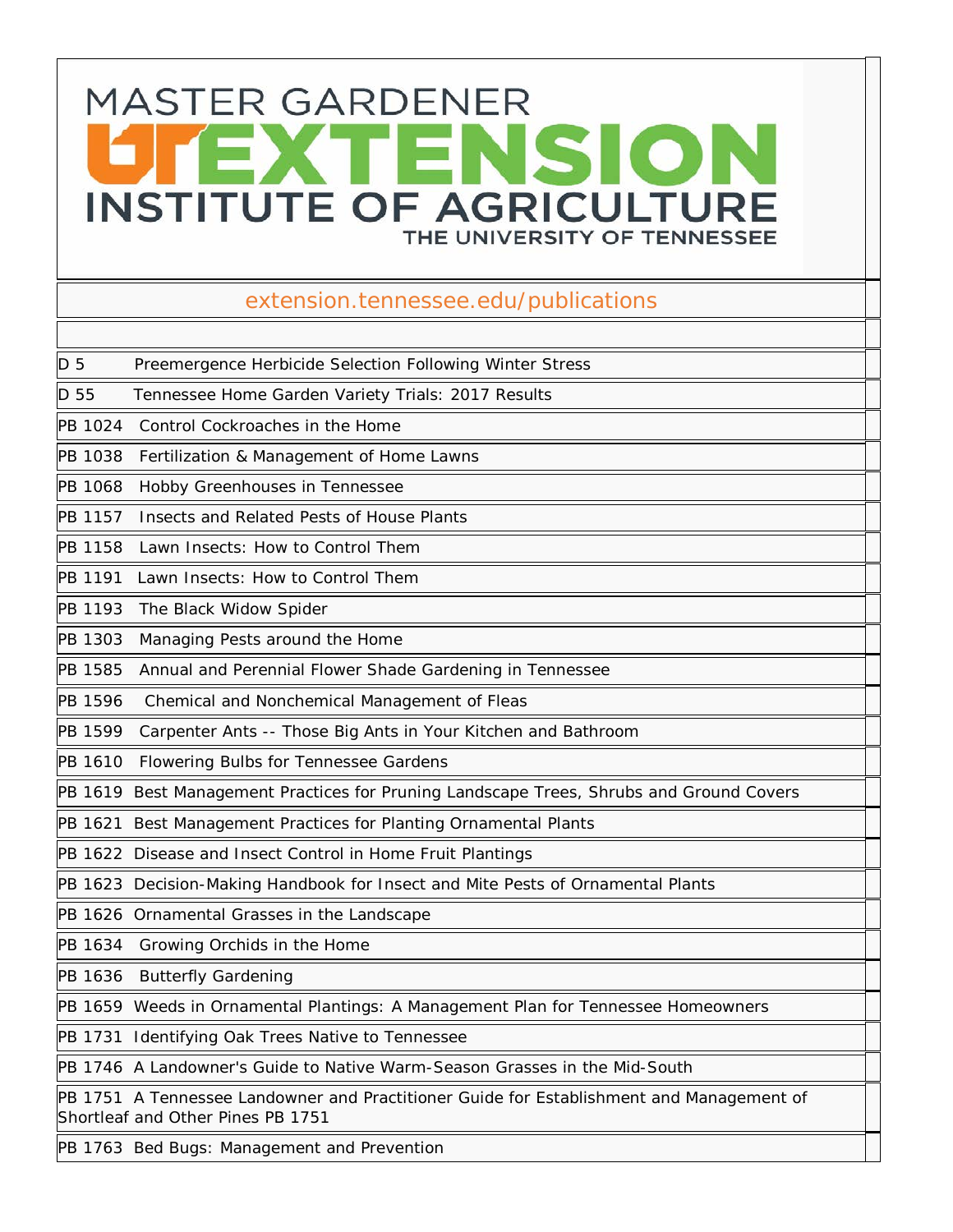PB 1764 Managing Pests in Childcare Facilities PB 595 You Can Control Garden Insects PB 726 Common Ticks of Tennessee and Their Control PB 901 Growing Vegetables in Home Gardens PB 946 The Japanese Beetle and Its Control SP 277-F Plant Diseases: Azalea Leaf and Flower Gall SP 277-K Plant Diseases: Disease Resistance in Recommended Vegetable Varieties for Home Gardens SP 277-W Plant Diseases: Foliar Diseases of Tomato SP 284-B Berries: Renovating Strawberries in the Home Garden SP 284-C Berries: Blackberries and Raspberries in Home Gardens SP 284-D Berries: Blueberries in Home Gardens SP 284-E Berries: Pruning Blueberries SP 284-G Pruning and Training Caneberries (Blackberries and Raspberries) SP 290-A Insects: European Hornets Tapping at Your Window at Night? SP 290-D Insects: Twospotted Spider Mites SP 290-E Insects: Azalea Lace Bug SP 290-L Sod Webworms on Turfgrass SP 290-R Insects: Whiteflies on Ornamentals PS 290-S Insects: Mealybugs on Ornamentals SP 290-T Insects: Holly Leafminers SP 291-A Growing Vegetable Transplants for Home Gardens SP 291-B Growing Vegetables from Seed SP 291-C Soil Preparation for Vegetable Gardens SP 291-D Care of the Vegetable Garden SP 291-E Growing Sweet Corn in Home Gardens SP 291-G Fall Vegetable Gardens SP 291-I Weed Control in Home Gardens SP 291-K Tomatoes for the Home Garden SP 291-L Fresh Vegetable Storage for the Homeowner SP 291-N Raised Bed Gardening SP 291-O Guide to Spring-Planted, Cool-Season Vegetables SP 291-P Guide to Warm-Season Garden Vegetables SP 291-Q Rhubarb in Home Gardens SP 291-R Growing Asparagus in Home Gardens SP 341-C Insects: Fungus Gnats SP 241-F Insects: Periodical Cicadas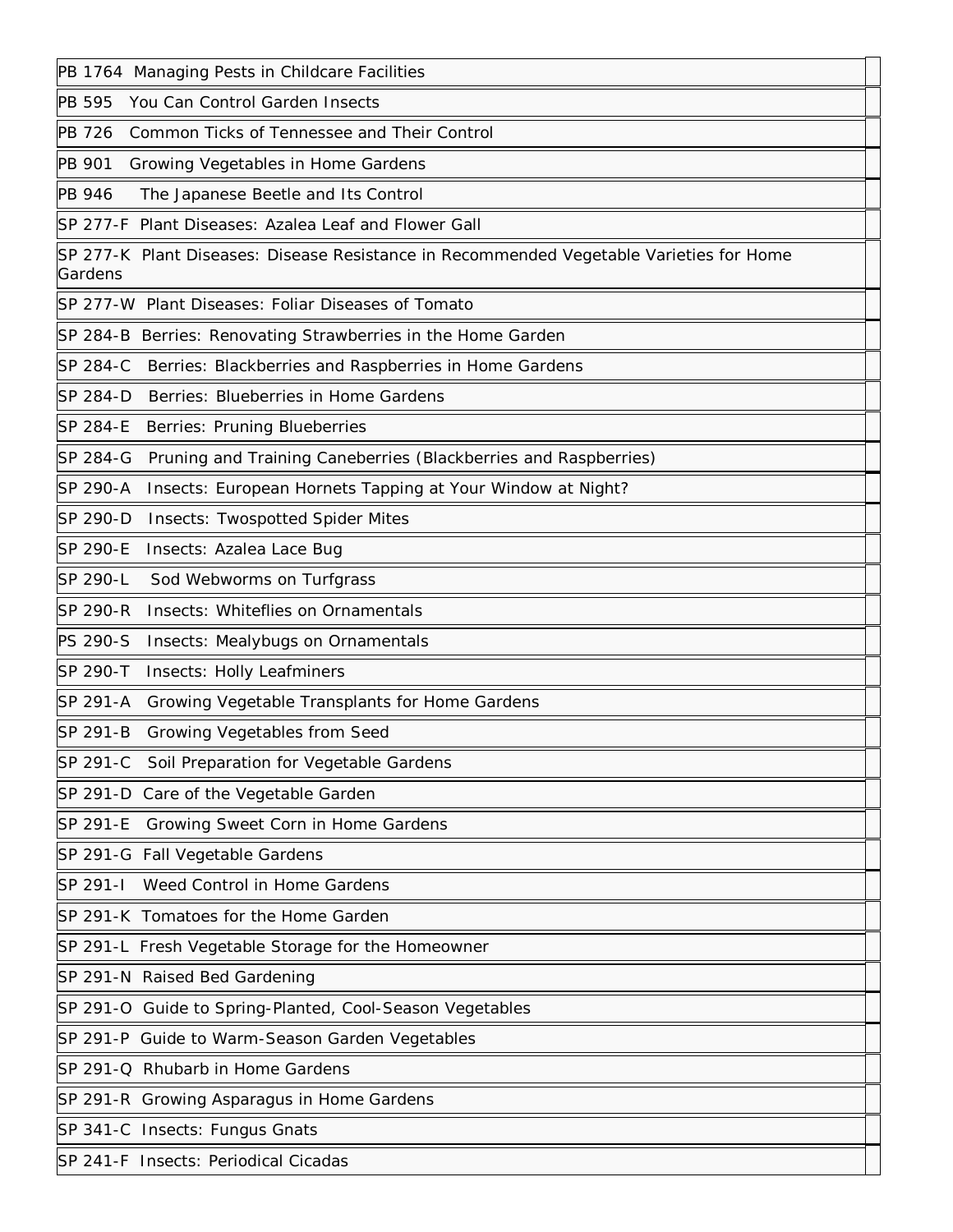| SP 341-H<br>Insects: Boxelder Bugs and Red-Shouldered Bugs                                    |
|-----------------------------------------------------------------------------------------------|
| SP 341-I<br><b>Insects: Carpet Beetles</b>                                                    |
| <b>Insects: Clothes Moths</b><br>SP 341-J                                                     |
| SP341-M<br>Insects: Yellowjacket Wasps in Tennessee                                           |
| SP 341-N Insects: The Eastern Tent Caterpillar and Its Control                                |
| SP 341-U Insects: The Bagworm and Its Control                                                 |
| SP 370-A Plant Diseases: Impatiens Necrotic Spot Virus - A Serious Pathogen of Floral Crops   |
| SP 370-B Plant Diseases: Powdery Mildew of Ornamentals                                        |
| SP 419<br>The Two-Step Method: Managing Fire Ants around Homes and in Neighborhoods           |
| SP 503-B<br><b>Insects: Mosquito Control Around Homes</b>                                     |
| SP 503-C<br><b>Insects: Lady Beetles Invading Homes</b>                                       |
| SP 503-D<br>Insects: An Introduction to Integrated Pest Management of Landscapes              |
| SP 510<br><b>Diversified Urban Plantings</b>                                                  |
| SP 518<br>Gypsy Moth Management for Homeowners                                                |
| SP 529<br>Changing Colors of Leaves                                                           |
| SP 636<br>How Do I Become a Master Gardener?                                                  |
| SP 642<br>Dallisgrass                                                                         |
| SP 685<br>Landscaping Guidelines to Protect Your Home from Wildfire                           |
| W 037<br>Asian-American Theme Garden                                                          |
| W 038<br>Pizza Gardens                                                                        |
| W 039<br>Salsa Garden                                                                         |
| W 099<br>Tennessee Extension Master Gardener Volunteer Handbook                               |
| W 146<br>Crabgrass Species Control in Turfgrass                                               |
| W 165<br>Purple Deadnettle and Henbit                                                         |
| 12 Common Landscape Mistakes and How to Avoid them<br>W 175                                   |
| Why Will My Weed Problem Not Go Away?<br>W 192                                                |
| W 212<br><b>Wild Garlic</b>                                                                   |
| W 216 Star-of-Bethlehem                                                                       |
| W 219 The Tennessee Yardstick Workbook                                                        |
| Brush Control in Urban Landscapes<br>W 242                                                    |
| W 244 Common Herbicides for Ornamental Weed Control                                           |
| W 266<br>Ground Ivy                                                                           |
| White Clover<br>W 267                                                                         |
| Rain Barrels Make Good Sense<br>W 276                                                         |
| W 305<br>Hummingbird Gardening in Tennessee                                                   |
| W 346-A Backyard Vegetables: The Tennessee Vegetable Garden - Site Selection and Soil Testing |